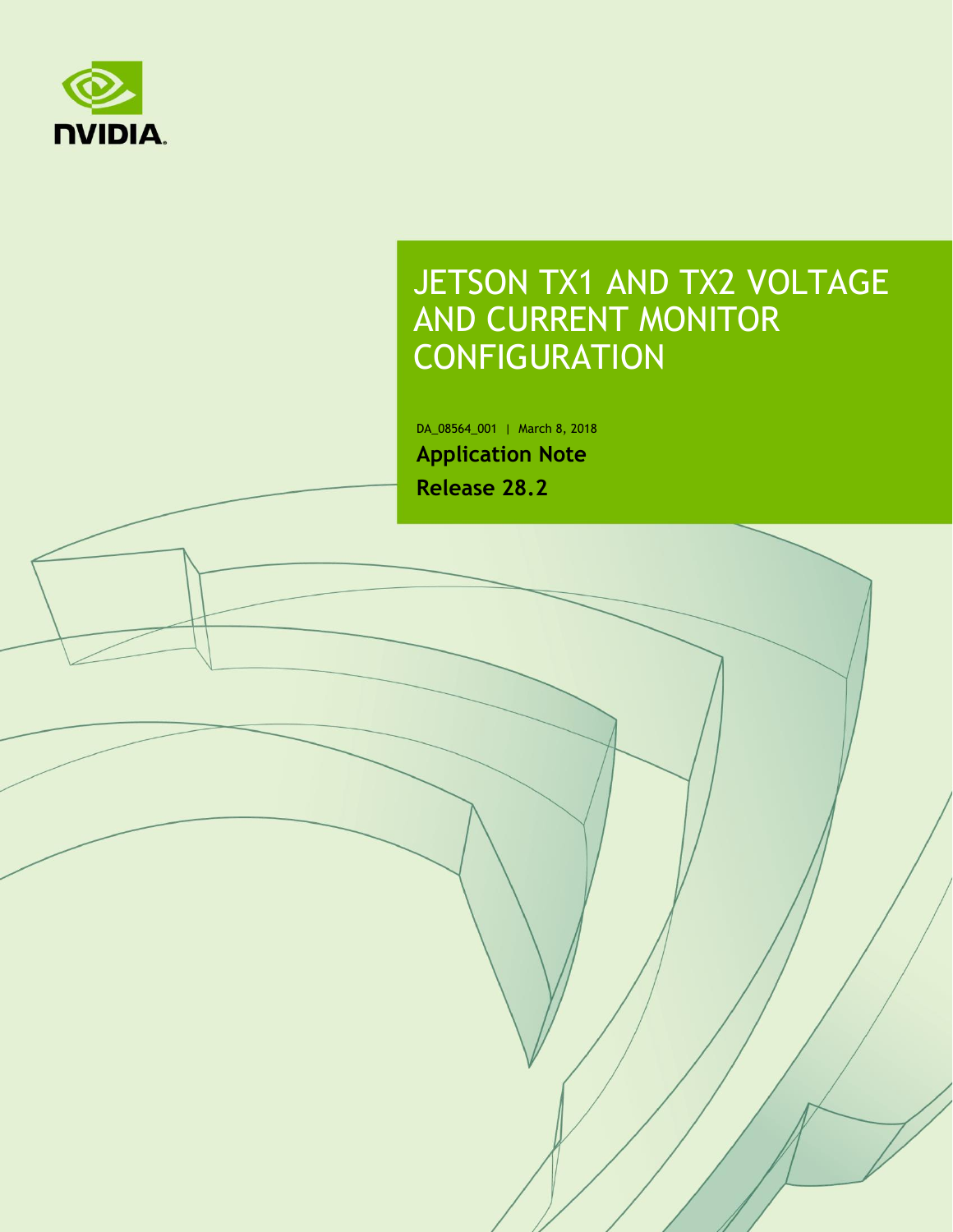### **DOCUMENT CHANGE HISTORY**

| DA 08564 001 |                |             |                |                                                                        |
|--------------|----------------|-------------|----------------|------------------------------------------------------------------------|
|              | <b>Version</b> | Date        | <b>Authors</b> | <b>Description of Change</b>                                           |
|              | v1.0           | 4 May 2017  | rajkumar/hlang | Initial release                                                        |
|              | v1.1           | 26 Jun 2017 | rajkumar/hlang | Update for hardware<br>throttling for VDD_IN OC<br>interrupt for 28.1. |
|              | v1.2           | 28 Feb 2018 | hlang          | No updates since last release.<br>Only date for 28.2 release.          |
|              |                |             |                |                                                                        |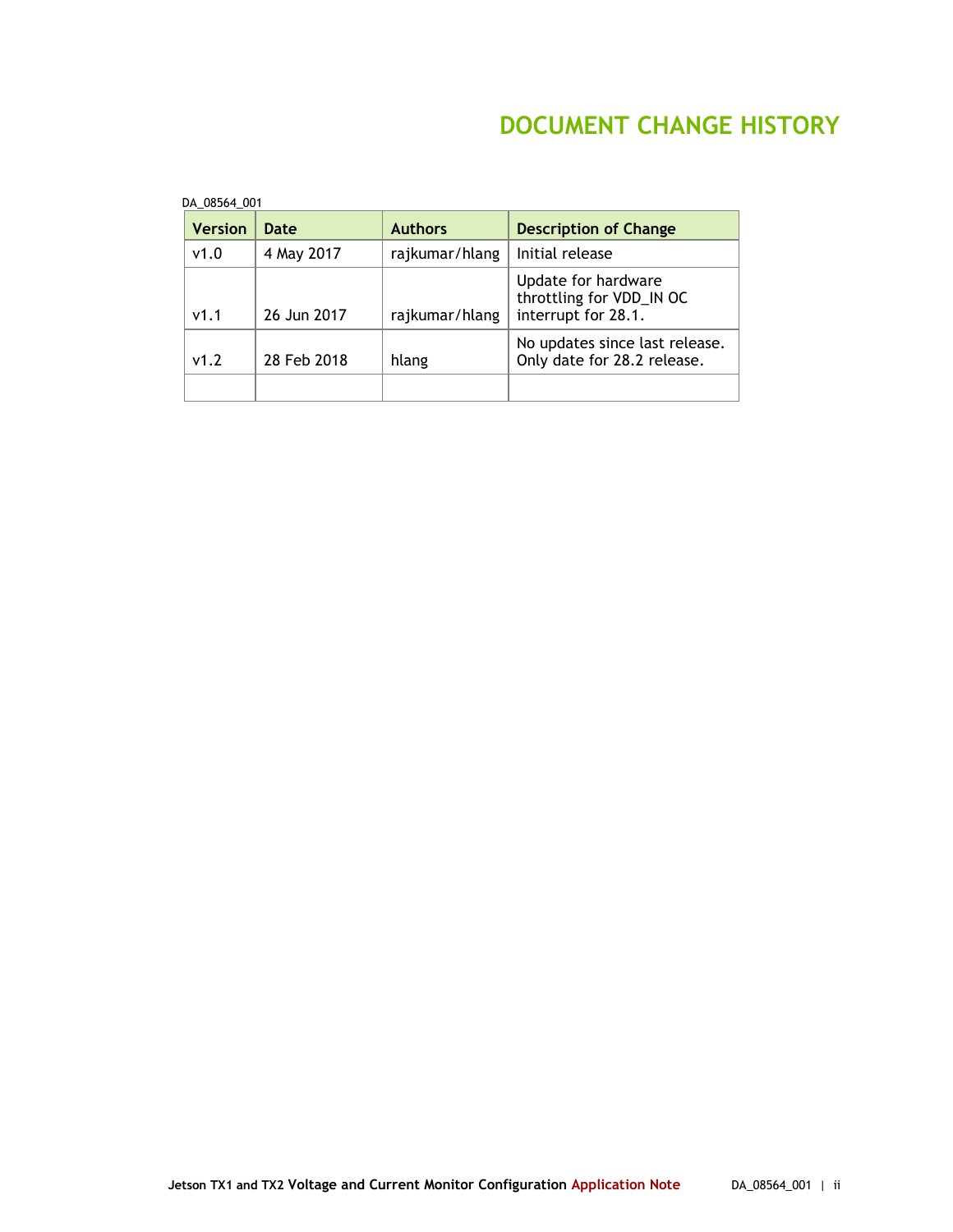# VOLTAGE AND CURRENT MONITOR

NVIDIA® Tegra® Board Support Package for the Jetson TX1 and TX2 module works together with platform hardware to implement a system Electrical Design Point (EDP) management strategy to maximize CPU and GPU performance within system EDP constraints for the platform.

Voltage comparator and a current monitor detect under-voltage and over-current scenarios are outlined. When the sensor outputs are asserted, Tegra hardware quickly throttles CPU and GPU clocks as configured by software to reduce the current load.

The Jetson module includes on-board power monitor, INA3221, to monitor the voltage and current of the following power rails:

- ▶ VDD\_IN
- ▶ VDD GPU
- ▶ VDD GPU

The alert outputs of INA3221 include:

- **ALERT**
- $\triangleright$  CRIT
- $\triangleright$  WARN

They are fed into a SOC THERM input on Tegra. When one or more of those alert outputs are asserted, SOC\_THERM hardware reacts to reduce Tegra power consumption and avoid violating the current limits.

### Configuring the Voltage and Current Monitor

The power monitor accepts the configuration data from the powermon Device Tree source file.

The powermon dtsi file for Jetson TX1 is available at: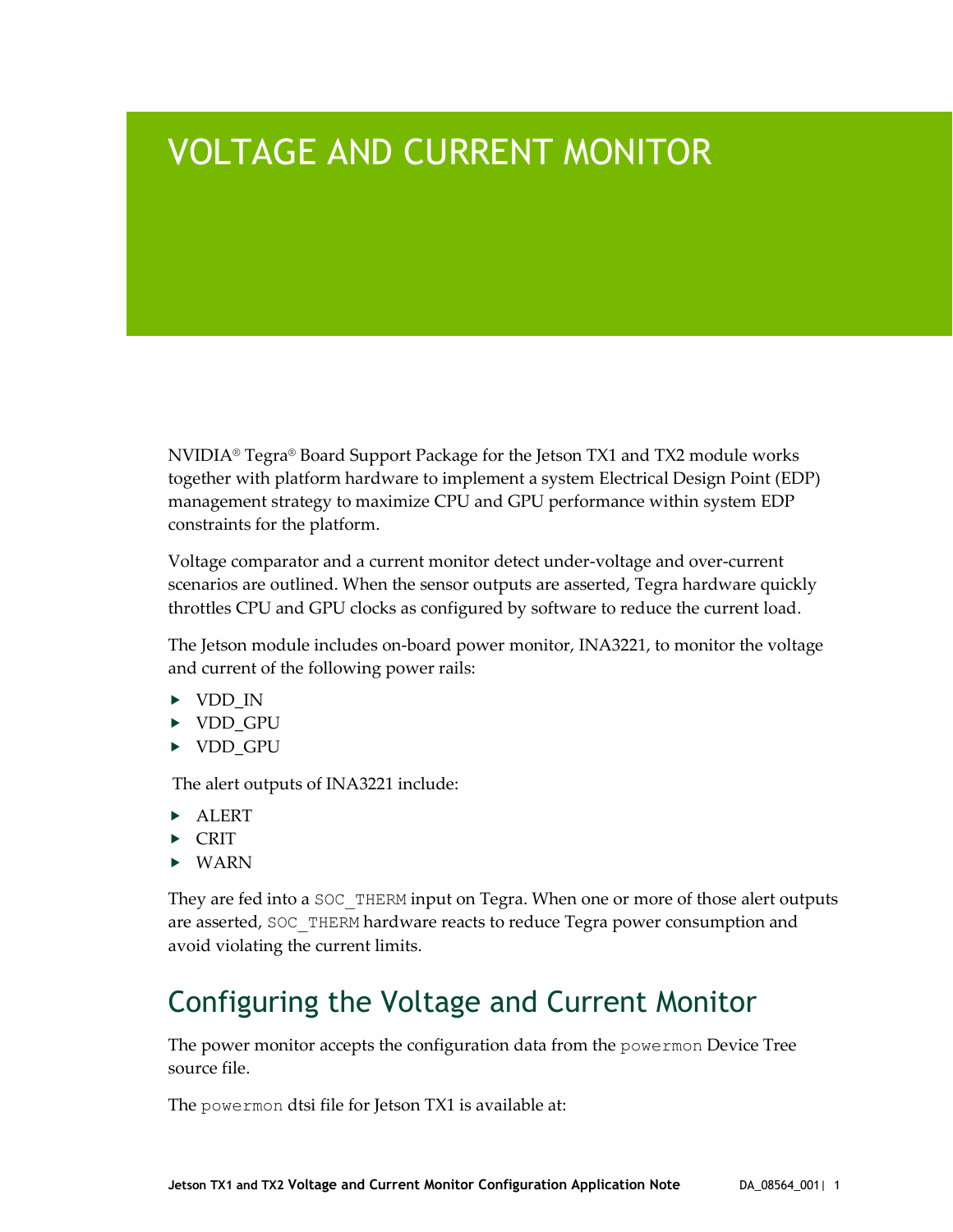```
kernel/arch/arm64/boot/dts/tegra210-platforms/tegra210-jetson-cv-
powermon-p2180-1000-a00.dtsi
```
The powermon dtsi file for Jetson TX2 is available at:

```
hardware/nvidia/platform/t18x/common/kernel-dts/t18x-common-
platforms/tegra186-quill-p3310-1000-a00-powermon.dtsi
```
The following code snippet is TX1 powermon dtsi file:

```
 i2c@7000c400 {
    ina3221x: ina3221x@40 {
        compatible = "ti, ina3221x";
        reg = \langle 0 \times 40 \rangle;
        ti, trigger-config = \langle 0x7003 \rangle;
        ti, continuous-config = \langle 0x7607 \rangle;
         ti,enable-forced-continuous;
         #io-channel-cells = <1>;
        #address-cells = <1>;
        #size-cells = <0>;
         status = "disabled";
         channel@0 {
           reg = \langle 0 \times 0 \rangle;
            ti, rail-name = "VDD IN";
             ti,shunt-resistor-mohm = <20>;
             ti,current-critical-limit-ma = <2105>;
             shunt-volt-offset-uv = <&p2180 shuntv offset>;
         };
        channel@1 {
            reg = \langle 0x1 \rangle;
            ti, rail-name = "VDD GPU";
             ti,shunt-resistor-mohm = <10>;
            shunt-volt-offset-uv = <&p2180 shuntv offset>;
         };
         channel@2 {
           reg = <0x2>;
            ti, rail-name = "VDD CPU";
             ti,shunt-resistor-mohm = <10>;
            shunt-volt-offset-uv = <&p2180 shuntv offset>;
         };
   };
```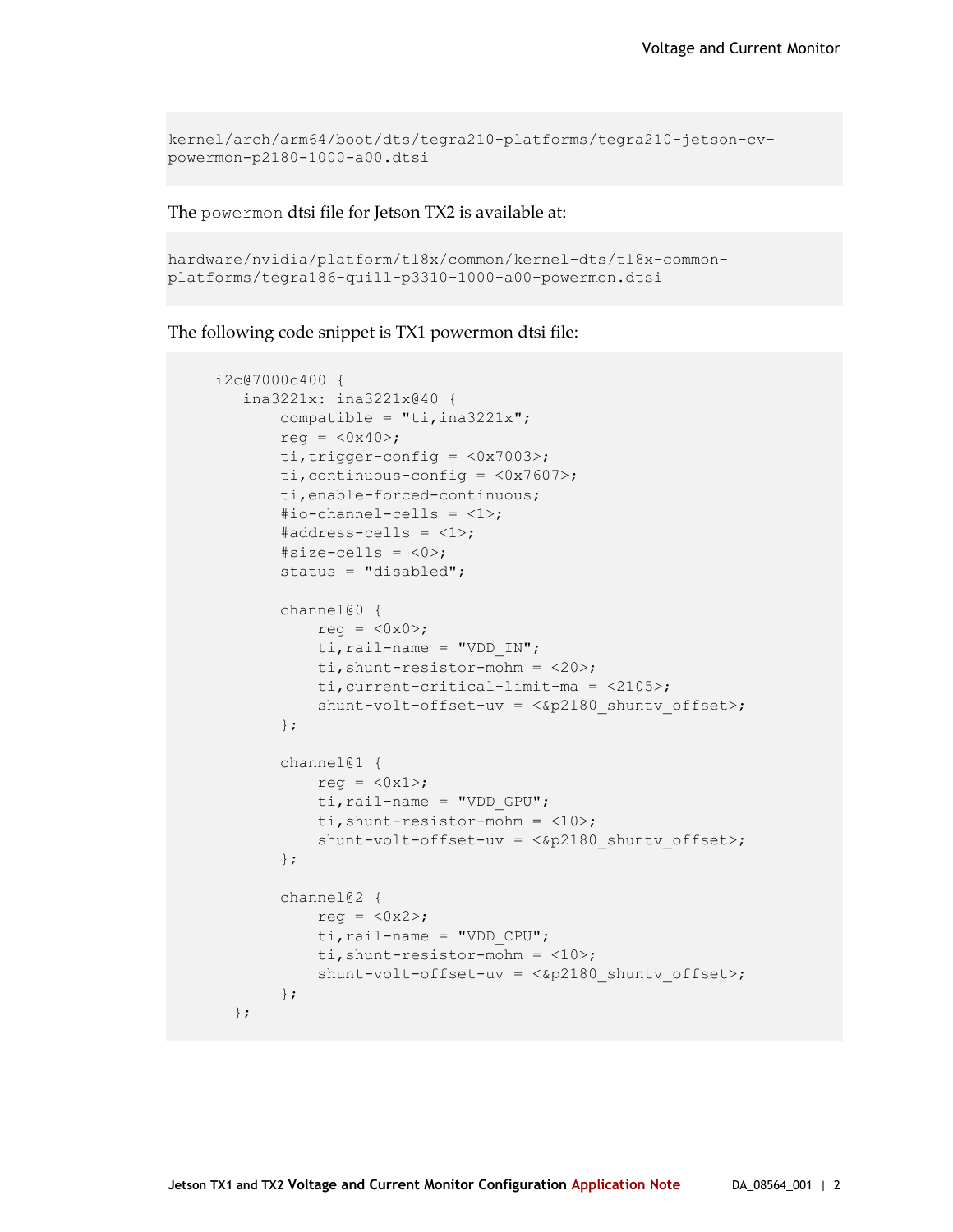Where:

 $\triangleright$  The current-critical-limit-ma of channel 0 VDD IN is calculated from the system EDP limit and the Jetson module input voltage.

The critical current limit = System EDP limit / VDD IN voltage

▶ The system EDP limit for the Jetson TX1 module, as part of the Jetson TX1 Developer Kit, is defined at:

```
kernel/arch/arm64/boot/dts/tegra210-jetson-cv-base-p2597-2180-
a00.dts
```
The code is as follows:

```
 sysedp {
     compatible = "nvidia, tegra124-sysedp";
     nvidia, margin = \langle 0 \rangle;
    nvidia, min budget = \langle 0 \rangle;
     nvidia, initial budget = \langle 40000 \rangle;
 };
```
▶ Where the critical current limit for 19V VDD\_IN is calculated as follows:

19V VDD\_IN = 40,000 / 19 => 2105mA

The system integrator must configure the correct critical current limit based on the module input voltage. For example, the critical current limit for 8V VDD\_IN is calculated as follows:

Critical current limit for 8V VDD IN = 40,000 / 8 => 5000mA

By default, the Jetson TX1 Developer Kit voltage and current monitor is configured for 19V input. If less than 19V input is used, the user must reconfigure the critical current limit of VDD IN. If not set, unexpected CPU/GPU throttling and performance slowdown may occur.

By default, the Jetson TX2 Developer kit critical current limit of VDD IN is set to the maximum possible value of 8190mA. Therefore, it is not necessary to modify the critical current for lower input voltage unless user wants to configure the critical current limit for a specific input voltage.